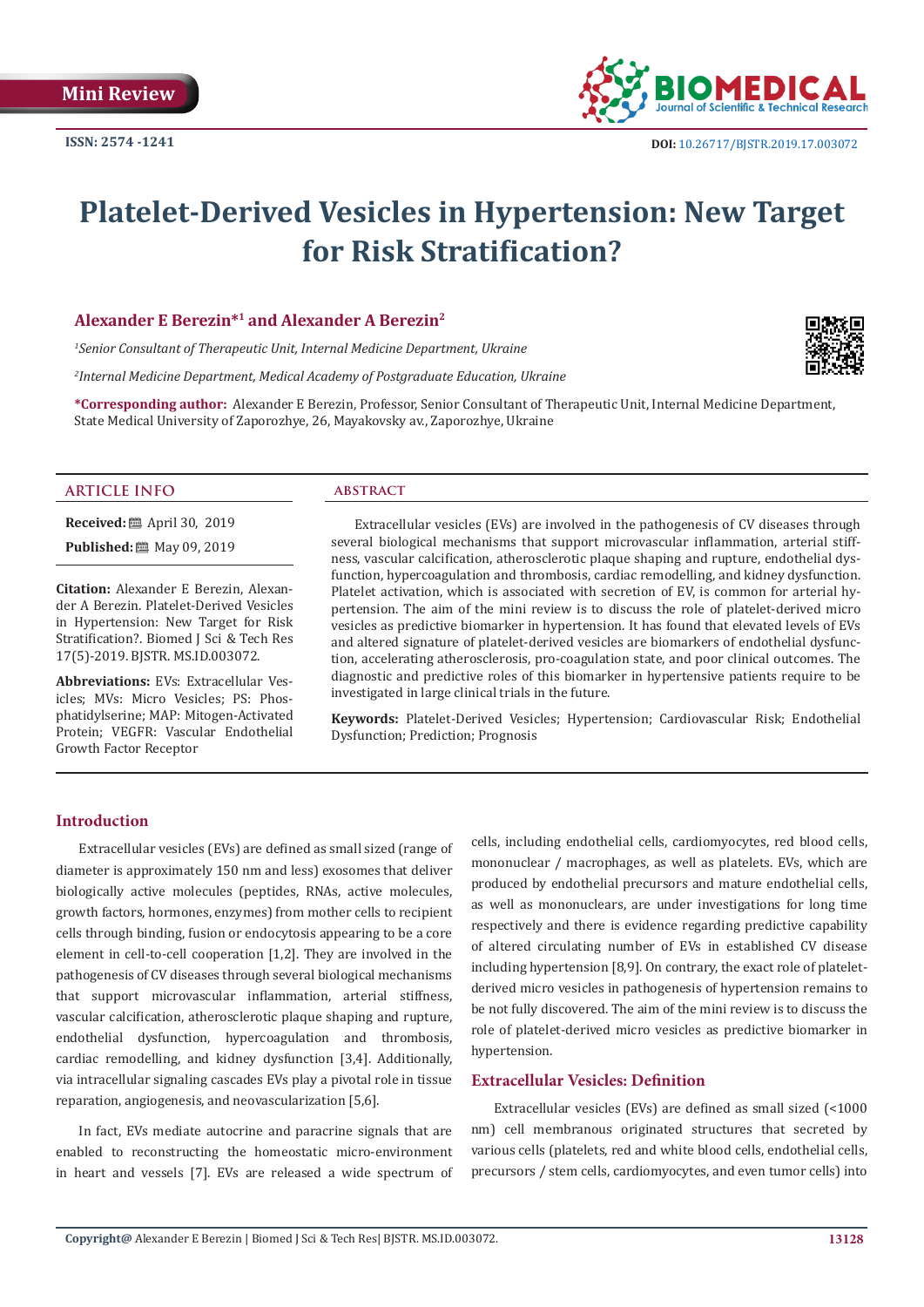human fluids and contained wide range of proteins, hormones, signalling molecules, lipids, mRNA, miRNA, and others [10,11]. There are at least two distinct subpopulations of EVs (exosomes and micro vesicles [MVs]), which distinguish each other in size, compounds, immune phenotypes and wide range of formation modes. Exosomes are sufficiently smaller to MVs (size averages are 30-120 nm and 40–1000 nm respectively) and are shaped by the endocytosis of multivesicular bodies and are shed from cells by exocytosis. On contrary, MVs are defined as membranebound vesicles, which are released from the plasma membrane. Additionally, surface-specific antigens, which are presented for both populations of EVs, are different, but they overlap between exosomes and MVs that does not allow differencing both populations of the particles. Physiologically, EVs are a cargo for molecule transfer, auto / paracrine signalling, cell-to-cell cooperation, playing a pivotal role in immune response, vascular integrity, cellular senescence, tissue reparation and development, angiogenesis and neovascularization [12,13]. In fact, EVs are able to mediate the exchange of appropriate information between various cells. EVs were found witness and biomarkers of several diseases, such as CV, autoimmune, infective, metabolic, renal, rheumatic, neurological, ocular diseases and malignancy [14-17].

#### **Platelet-Derived Vesicles**

The population of the platelet-derived vesicles is the largest in other types of EVs in the circulation. Indeed, the majority of the blood-borne EVs are thought to originate from the megakaryocytes, i.e. either from circulating platelets or directly from the platelet precursor cells, which reside in the bone marrow. Although coagulation, thrombosis, vascular senescence and permeability are most common and well-established biological function of platelet-derived vesicles, the role of them in CV diseases has not exhausted a crucial impact on hemostasis. Elevated levels of platelet-derived vesicles were determined in patients with acute coronary syndrome, myocardial infarction, as well as heparininduced thrombocytopenia, thrombotic complications, hemolytic uremic syndrome, while developing of abdominal obesity, diabetes mellitus, antiphospholipid syndrome, and sepsis was not associated with increased circulating level of platelet-derived vesicles [18]. Probably, this evidence might relate to the mechanisms regarding release of MPs from platelets. It has suggested that in various cases circulating platelets are likely to adhere to leukocytes or endothelial cells at the activation site and that the circulating platelet-derived

MPs are likely to be a residue of activated platelets [19].

It has been found that upon activation, blood platelets are able to release two types of EVs, i.e. micro particles and exosomes. Platelet-derived micro particles are characterized by average of size of 70-100 nm and the phosphatidylserine (PS) presentation at their surface, which mediates their capabilities in coagulation and thrombosis [20]. On contrary, platelet-derived exosomes are characterized by their small size (<80 nm) and the presence of CD63 antigen, which is known as the tetraspanin that belongs to the transmembrane 4 superfamily [19,20]. CD63 plays a pivotal role in the role in the activation of cellular signalling cascades that trigger AkT, FAK-related non-kinase polypeptide / protein tyrosine kinase-2 (PTK-2) and mitogen-activated protein (MAP) kinases, attenuates an adhesion of circulating monocytes / macrophages onto endothelial cells through the regulation of P-selectin (CD62) trafficking, as well as promotes vascular endothelial growth factor receptor (VEG-FR) signalling and internationalization [21]. All these factors are embedded into cell-to-cell cooperation and cell interactions with the extracellular matrix. Moreover, EVs expressing Ms4a2/FceRI on the surface are able to be triggers for degranulation of circulating cell in response to other stimuli [22]. Additionally, some EVs may express CD41 (Integrin alpha-IIb) on their surface, which in a complex with CD61 may be a receptor for thrombospondin, fibronectin, vitronectin, fibrinogen, and von Willebrand factor playing a crucial role in blood coagulation [22,23].

The populations of the platelet-derived EVs may distinguish each other in not just their size and immune phenotype, but yet they could have different in density (utilized as sucrose density gradient in ultracentrifugation), proteomic and lipidomic profiles [24] Labeling of platelet-derived EVs is reported in the Table 1. Although there is difficulties in identification of distinction between both two types of EVs (micro particles and exosomes) in cargo potency, immune heterogeneity and size averaging of EV populations allows identifying them using several methods for their isolation and quantification, including conventional and cryo-enhanced electron microscopy, immuno-gold labelling, laser-scanning confocal microscopy, nanoparticle tracking analysis and flow cytometry [25,26] However, lack of generally accepted methods as a standard for determination, isolation and quantification of platelet-derived EVs, sufficiently limits our efforts in understanding their biological role in the pathogenesis of several states and diseases [27,28].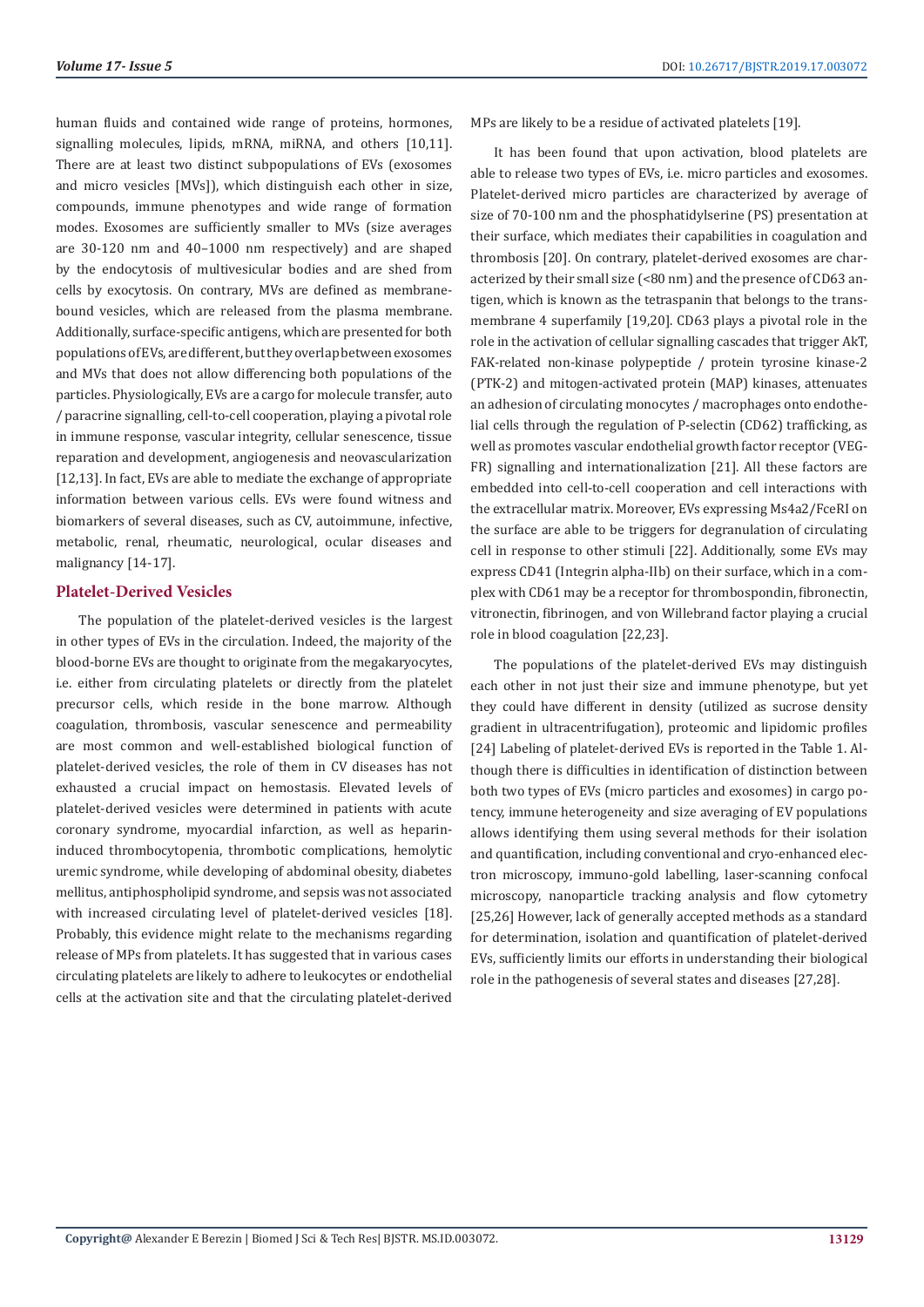|                  |                                                                            | <b>Table 1.</b> Labeling of platelet-defived EVS with surface CD markets.                                                                                                                                                                                                                           |                                                                                                                                                                               |                   |                                                                                                                                                                                                  |
|------------------|----------------------------------------------------------------------------|-----------------------------------------------------------------------------------------------------------------------------------------------------------------------------------------------------------------------------------------------------------------------------------------------------|-------------------------------------------------------------------------------------------------------------------------------------------------------------------------------|-------------------|--------------------------------------------------------------------------------------------------------------------------------------------------------------------------------------------------|
| <b>CD Marker</b> | <b>Alternative Name</b>                                                    | <b>Prominent Feature</b>                                                                                                                                                                                                                                                                            | <b>Cell Labelling</b>                                                                                                                                                         | <b>Expression</b> | Significance                                                                                                                                                                                     |
| CD <sub>9</sub>  | Tetraspanin (Tspan<br>29)                                                  | Key regulator of intracellular<br>signalling, proliferation,<br>activation, survival, migration,<br>invasion, cell adhesion, and<br>diapedesis                                                                                                                                                      | Platelets, B cells, CD4+T<br>cells, CD8+ T cells, natural<br>killer cells, granulocytes,<br>monocytes and<br>macrophages, and immature<br>and mature dendritic cells          | Low               | None-specific lympho /<br>hematopoietic marker                                                                                                                                                   |
| CD23             | Fc epsilon RII (Fc ERII)                                                   | Interaction with many ligands<br>(IgE, CD21, MHC class II,<br>integrins), exhibiting pleiotropic<br>cytokine-like activities, sustaining<br>the growth of activated B-cells,<br>differentiation of myeloid<br>precursors, thymocytes and<br>bone marrow CD4+ T cells,<br>degranulation of platelets | Platelets, T and<br>B lymphocytes,<br>polymorphonuclear<br>leucocytes, monocytes,<br>follicular dendritic cells,<br>intestinal epithelial cells,<br>bone marrow stromal cells | Low               | None-specific<br>lymphohematopoietic<br>marker, diagnostic<br>marker for neoplastic<br>and autoimmune<br>inflammatory disease                                                                    |
| CD31             | PECAM-1, GP IIa, hec7<br>antigen, EndoCAM                                  | Key inhibitory receptor in<br>circulating platelets and<br>leukocytes, major endothelial<br>mechanosensor, modulator<br>of vascular permeability, and<br>leukocyte trafficking, and cell-to-<br>cell cooperation, core player in in<br>thrombosis, inflammation and the<br>immune response          | Platelets, leucocytes,<br>monocytes / mononuclears,<br>endothelial cells. EPCs                                                                                                | High              | A maker of endothelial<br>integrity, vascular<br>permeability, platelet<br>degranulation,<br>endothelialopathies<br>in tumor angiogenesis<br>and the growth and<br>development of<br>hemangiomas |
| CD36             | GP-IV, Scarb3                                                              | Recognition of thrombospondine,<br>fatty acids, collagen, adhesion of<br>platelets                                                                                                                                                                                                                  | Monocytes, macrophages,<br>platelets, adipose cells,<br>endothelial cells, PECs,<br>epithelial cells                                                                          | High              | Platelet collagen receptor                                                                                                                                                                       |
| CD41             | αIIb integrin, platelet<br>GPIIb                                           | Key regulator of growth and<br>differentiation                                                                                                                                                                                                                                                      | Hematopoetic progenitors<br>in embrio, specific to the<br>megakaryocytic / platelet<br>lineage                                                                                | Moderate          | Markers of all progenitors<br>(megakaryocytic,<br>granulomacrophagic,<br>erythroid and pluripotent<br>cells)                                                                                     |
| CD42 (a, b, c)   | Integrin subunit αIIb,<br>GPIIb                                            | Regulator of platelet activation<br>and adhesion                                                                                                                                                                                                                                                    | Platelets                                                                                                                                                                     | High              | Marker of platelet<br>aggregation                                                                                                                                                                |
| CD49f            | GPIc, integrin $\alpha$ 6-<br>chain, ITGA6, ITGA6B,<br>VLA 6 alpha Subunit | Regulator of embryogenesis,<br>cell adhesion and cell migration<br>through T-cell receptor/CD3<br>complex                                                                                                                                                                                           | T cells, endothelial cells,<br>epithelial cell, macrophages,<br>monocytes; platelets and<br>stem cell                                                                         | High              | Marker of blood cell<br>adhesion and T-cell<br>proliferation                                                                                                                                     |
| CD51             | Integrin subunit alpha<br>V, vitronectin receptor                          | Trigger of cell adhesion and<br>signal transduction, regulator<br>of angiogenesis and cancer<br>progression                                                                                                                                                                                         | T cells, endothelial cells.<br>platelets                                                                                                                                      |                   |                                                                                                                                                                                                  |
| CD61             | GP3A, integrin subunit<br>beta 3                                           | Regulator of cell adhesion and<br>cell-surface mediated signalling                                                                                                                                                                                                                                  | Endothelial cells,<br>Macrophage, platelets                                                                                                                                   | High              | Marker of human<br>megakaryocytic cell<br>lineages                                                                                                                                               |
| CD <sub>84</sub> | Cell surface antigen<br>MAX.3, Ly-9B,<br>SLAMF-5                           | Regulator of signalling and<br>adhesion in lymphocytic cells and<br>other cells                                                                                                                                                                                                                     | Thymus and spleen cells,<br>cells of megakaryocytic<br>lineages                                                                                                               | Moderate          | Marker of adhesion<br>interactions between<br>T lymphocytes and<br>accessory cells, platelets                                                                                                    |
| CD92             | Choline Transporter<br>like Protein 1                                      | Regulator of cell growth and<br>differentiation                                                                                                                                                                                                                                                     | Subset of bone marrow<br>stromal cells, cells of<br>osteogenic, megakaryocytic<br>and adipogenic lineages                                                                     | High              | Marker of human bone<br>marrow stromal cells, and<br>cells of megakaryocytic<br>and adipogenic lineages                                                                                          |
| CD110            | MPL proto-oncogene,<br>TPO-R,                                              | Regulator of heamopoesis                                                                                                                                                                                                                                                                            | Subset of stem cells and<br>cells of megakaryocytic<br>lineage as well as platelets                                                                                           | High              | Marker of megakaryocytic<br>lineage                                                                                                                                                              |
| CD147            | BSG, EMMPRIN                                                               | Trigger of cell proliferation<br>associated with the TGF- $\beta$ /Smad4<br>signalling pathway, cell adhesion<br>and T-cell activation                                                                                                                                                              | Endothelial cell, epithelial<br>cells, lymphocytes,<br>mononuclears, platelets                                                                                                | Low               | Marker of cell growth,<br>adhesion, and<br>proliferation, malignancy,<br>angiogenesis, vascular<br>permeability                                                                                  |

**Table 1:** Labelling of platelet-derived EVs with surface CD markers.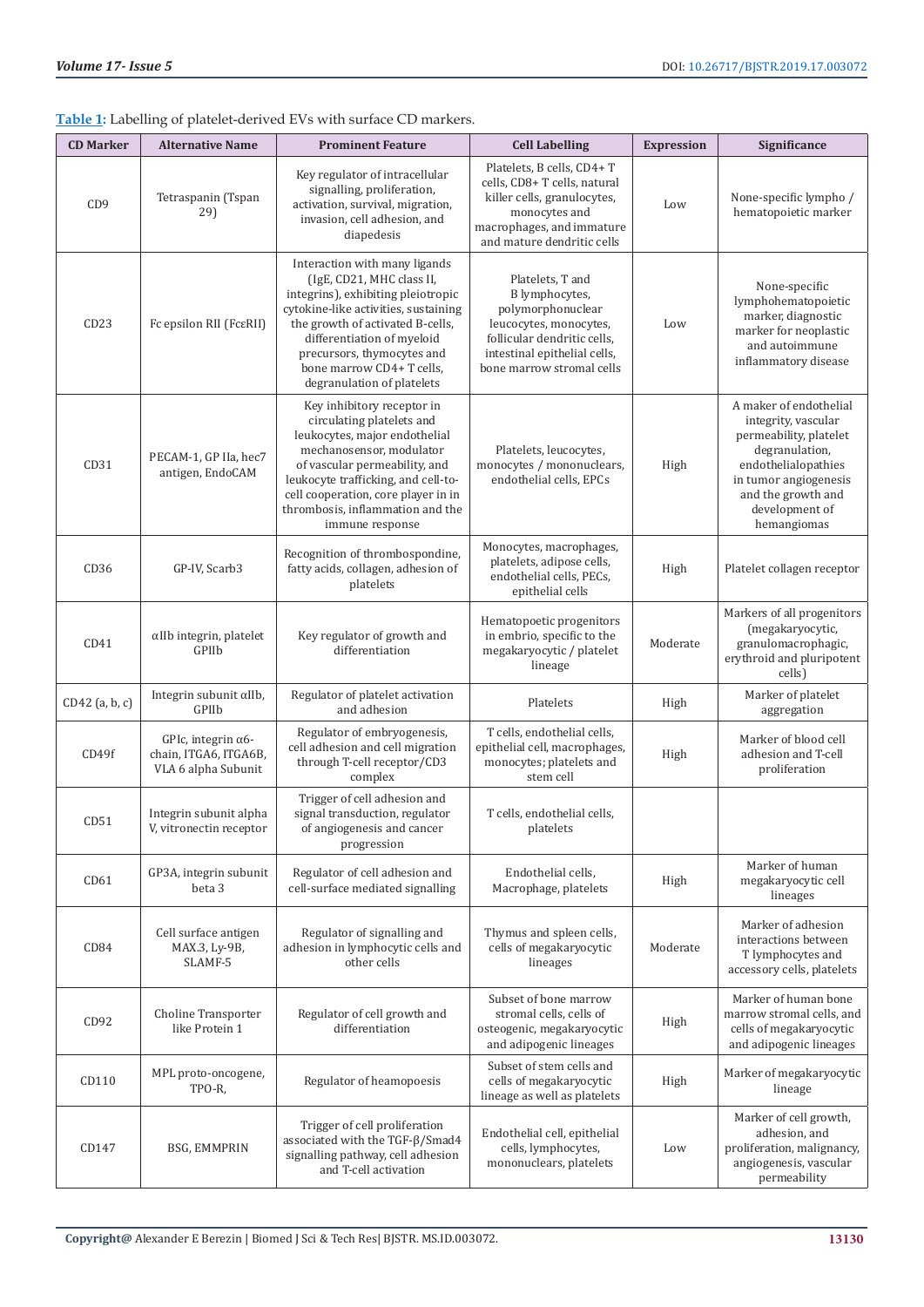| CD151      | GP27, membrane<br>glycoprotein SFA-1,<br>platelet-endothelia-l<br>tetraspan antigen-3 | Regulator of the VCAM-1 activity<br>during lymphocyte and platelet<br>recruitment                                                                                          | Endothelial cells, platelets,<br>T-cells                               | High | Marker of fibrosis,<br>vascular inflammation<br>and remodelling,<br>cancinogenesis, vascular<br>permeability, endothelial<br>dysfunction                                     |
|------------|---------------------------------------------------------------------------------------|----------------------------------------------------------------------------------------------------------------------------------------------------------------------------|------------------------------------------------------------------------|------|------------------------------------------------------------------------------------------------------------------------------------------------------------------------------|
| CD226      | DNAM1, PTA1, TLISA1,<br><b>DNAX</b>                                                   | An adhesion molecule involved<br>in NK and T cell-mediated<br>cytotoxicity                                                                                                 | T cells, NK cells, platelets,<br>mononuclears                          | Low  | Triggering cytotoxicity<br>and cytokine secretion by<br>T and NK cells                                                                                                       |
| GARP       |                                                                                       | A key regulator of network<br>between Tregs and its targets                                                                                                                | Activated Tregs, mature<br>peripheral naive CD4+ T<br>cells, platelets | Low  | Marker of activated Tregs<br>and degradated platelets                                                                                                                        |
| <b>LAP</b> |                                                                                       | Phagosome maturation,<br>stabilization of the cargo to<br>prolong antigen presentation on<br>MHC, recruiting LC3 molecules to<br>phagosome membranes class II<br>molecules | Macrophages, dendritic cells<br>and platelets                          | Low  | A marker of catabolic<br>process involved during<br>exogenous antigen<br>processing, recognition<br>of apoptotic, necrotic, or<br>entotic cells, degradation<br>of platelets |

Abbreviations: MHC: Major Histocompatibility Complex; GP: Glycoprotein; PECAM-1: Platelet/Endothelial Cell Adhesion Molecule 1; EPCs: Endothelial Progenitor Cells; NK: Nature Killer; TPO-R: Thrombopoietin Receptor; BSG: Basigin; EMMPRIN: Extracellular Matrix Metalloproteinase Inducer; TGF-β: Transforming Growth Factor-Beta; SLAMF-5: Signalling Lymphocytic Activation Molecule 5; LAPL LC3-Associated Phagocytosis; GARP: Glycoprotein A Repetitions Predominant.

# **Platelet-Derived Vesicles in CV Disease**

There is large body of evidence regarding pivotal role of platelet-derived vesicles in the pathogenesis of CV diseases [29- 31]. In a result of several triggers, such as ischemia, hypoxia, anemia, inflammation, shear stress, blood turbulence, platelets are activated, aggregated, then they changed them contain enriching phospholipids and GPs, prepare for vesiculation via shaping spaced architectonic and exocytosis and release vesicles into circulation. Regulation platelet vesiculation is mediated via platelet Ca (2+)-ATPases by cyclic AMP through the phosphorylation of the Rap1 protein. Platelet-derived vesicles exhibit haemostatic properties, mediated aggregation of blood cells including whole platelets, promote coagulation, stabilize the vasculature and maintain endothelial cell barrier integrity [32]. Therefore, platelet-derived vesicles may demonstrate pro-atherogenic, pro-inflammatory, and immunomodulatory, even anticoagulant activity depending on triggers that induce their releasing and the expression of their surface certain molecules [33-35]. For instance, phospholipidenriched platelet-derived vesicles that express Annexin V possess as pro-atherogenic and pro-coagulant particles [36].

On contrary Annexin V-negative vesicles were found rather anticoagulant than pro-coagulant particles. Therefore, platelets contain S100A8/A9 in membrane-enclosed vesicles and transfer it to target cells including endothelial cells and their precursors [37]. Probably S100A8/A9-rich platelet-derived vesicles can play a pivotal role in developing endothelial dysfunction upon manifestation of CV disease. Additionally, platelet-derived vesicles deliver oxidized lipids, P-selectin / P-selectin glycoprotein ligand 1 (PSGL-1), CD40 ligand (CD154) and induce B-cell synthesis and secretion of antigen-specific immunoglobulin G and potentiate the adaptive immune response through CD4+ cells [38-40] Although

restored endothelial cell junctions and vascular integrity after thrombin releasing, the balance between promoting coagulation and mitigating endothelial dysfunction and vascular permeability has being turn to the side of potentiation of platelet activation status and pro-coagulant activity [41]. This effect appears to be harmful for majority patients with established CV diseases including asymptomatic atherosclerosis, acute coronary syndrome / myocardial infarction, hypertension, hypertensive crisis, heart failure, peripheral artery disease.

#### **Platelet-Derived Vesicles in Hypertension**

Platelet activation is common for arterial hypertension and it is associated with an increase in platelet membrane P-selectin expression and a circulating number of platelet-derived vesicles enriched phosphatidylserine, which indicates pro-coagulant activity [30]. It is been postulated that activation status of platelets in patients with uncontrolled arterial hypertension is predominantly a result of elevated shear force, low-grade systemic inflammation and increased sympathetic activity [31]. Yet, there is evidence that preeclampsia / eclampsia negatively impacts on the cerebral circulation and that this effect is associated with activated platelets and platelet-derived vesicles [32]. Moreover, placental and maternal platelet-derived EVs participate in critical signaling mechanism for feto-placental development and impairment in releasing and contents of vesicles in biological fluids depending on their origin is considered in the context of the initiation and progression of the pathogenesis of preeclampsia / eclampsia [33]. In fact, non-pregnant women with the risk factors of preeclampsia / eclampsia (overweight / obesity, diabetes mellitus, rheumatic disease, systemic vasculitis, dyslipidemia, anemia) as well as individuals with arterial hypertension were identified to have elevated levels of circulating platelet-derived EVs [42-44].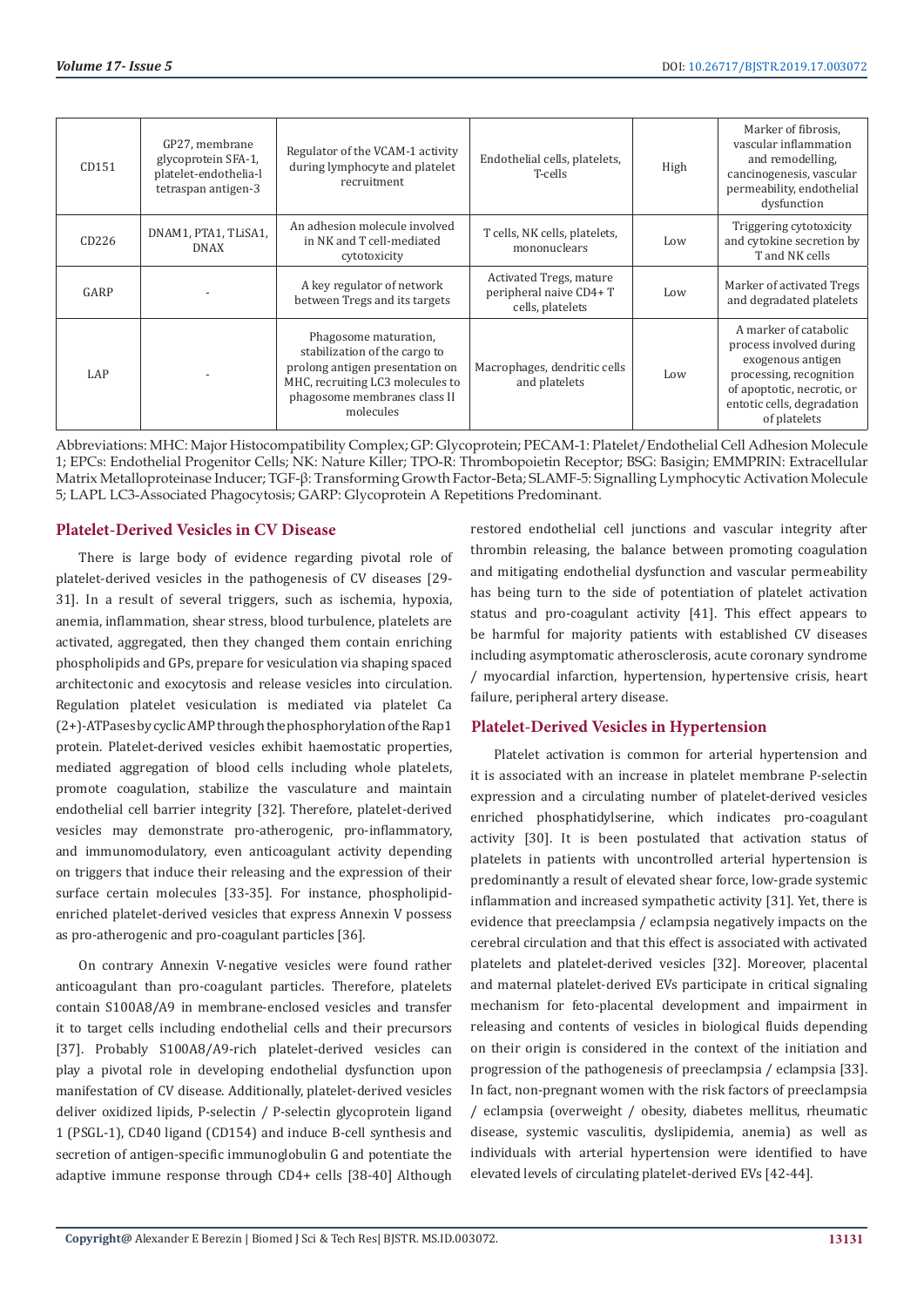It has been suggesting that circulating platelet-derived EVs can induce vascular dysfunction, and through immune modulation they mediate thrombotic potency of plasma and remodeling of vasculature. This mechanism appears to be common for arterial hypertension and preeclampsia, although initial triggers for both can be distinguished (i.e., shear stress and sympathetic activity for hypertension and hypoxia/ischemia, damage of placenta villi for preeclampsia). Despite these differences, final result of platelet activation and releasing of platelet-derived vesicles remain similar and it is considered an endothelial dysfunction, vascular remodeling and pro-coagulation state, which affect target organ damage and contribute to poor clinical outcomes. Moreover, elevated levels of EVs and altered signature of platelet-derived vesicles have been recognised having a discriminative potency to predict heart failure developing in patients with CV risk factors [45,46]. Renal denervation that was able to sufficiently reduce sympathetic activity in patients with resistant hypertension led to a reduction of platelet activation, monocyte-platelet aggregates and a tendency to lowering circulating number of activated platelets in close relation to declined levels of several inflammatory markers, such as tumor necrosis factor-alpha, interleukin-1beta, interleukin-12, and monocyte chemoattractant protein-1 [31,47].

Although there is strong interrelation between endothelial dysfunction in hypertension and spontaneous generation of platelet-derived vesicles, whether tight control for blood pressure will correspond to a significant decrease of platelet aggregation and reducing number of circulating pro-coagulant platelet-derived vesicles is not fully understood [48]. However, diminishing of pro-coagulant activity of circulating platelet-derived vesicles can be achieved during effective antihypertensive therapy [47,49]. It has been noted that a wide range of antihypertensive drugs, such as calcium channel blockers, angiotensin-II receptor antagonists, angiotensin-converting enzyme inhibitors, are able to hamper the process of micro vesiculation and thereby to reduce a circulating number of platelet-derived vesicles [49-51]. Taken into consideration the role of the vesicles in the pathogenesis of hypertension a variable ability of several antihypertensive drugs to modify shaping and releasing of the particles onto circulations is showed to have promising and require more investigations in the future.

#### **Conclusion**

Elevated levels of platelet-derived vesicles are found in a wide range of thrombophilia-related condition and CV disorders including hypertension. Platelet-derived vesicles are biomarker of endothelial dysfunction and pro-coagulative activity, which can be discussed a predictor of CV complication, such as atherothrombotic events (stroke, myocardial infarction), heart failure and kidney insufficiency. The diagnostic and predictive roles of this biomarker in hypertensive patients require to be investigated in large clinical trials in the future.

#### **References**

- 1. [Shanmuganathan M, Vughs J, Noseda M, Emanueli C \(2018\) Exosomes:](https://www.ncbi.nlm.nih.gov/pubmed/30524292) [Basic Biology and Technological Advancements Suggesting Their](https://www.ncbi.nlm.nih.gov/pubmed/30524292) [Potential as Ischemic Heart Disease Therapeutics. Front Physiol 9: 1159.](https://www.ncbi.nlm.nih.gov/pubmed/30524292)
- 2. [Berezin A, Zulli A, Kerrigan S, Petrovic D, Kruzliak P \(2015\) Predictive](https://www.ncbi.nlm.nih.gov/pubmed/25697107) [role of circulating endothelial-derived microparticles in cardiovascular](https://www.ncbi.nlm.nih.gov/pubmed/25697107) [diseases. Clin Biochem 48\(9\): 562-568.](https://www.ncbi.nlm.nih.gov/pubmed/25697107)
- 3. [Nawaz M, Shah N, Zanetti BR, Maugeri M, Silvestre RN, et al. \(2018\)](https://www.ncbi.nlm.nih.gov/pubmed/30322133) [Extracellular Vesicles and Matrix Remodeling Enzymes: The Emerging](https://www.ncbi.nlm.nih.gov/pubmed/30322133) [Roles in Extracellular Matrix Remodeling, Progression of Diseases and](https://www.ncbi.nlm.nih.gov/pubmed/30322133) [Tissue Repair. Cells 7\(10\): E167.](https://www.ncbi.nlm.nih.gov/pubmed/30322133)
- 4. [La Marca V, Fierabracci A \(2017\) Insights into the Diagnostic Potential of](https://www.ncbi.nlm.nih.gov/pubmed/28906481) [Extracellular Vesicles and Their miRNA Signature from Liquid Biopsy as](https://www.ncbi.nlm.nih.gov/pubmed/28906481) [Early Biomarkers of Diabetic Micro/Macrovascular Complications. Int J](https://www.ncbi.nlm.nih.gov/pubmed/28906481) [Mol Sci 18\(9\): E1974.](https://www.ncbi.nlm.nih.gov/pubmed/28906481)
- 5. [Berezin AE, Kremzer AA, Berezina TA, Martovitskaya YV \(2015\) Pattern](https://www.ncbi.nlm.nih.gov/pmc/articles/PMC4661711/) [of circulating microparticles in chronic heart failure patients with](https://www.ncbi.nlm.nih.gov/pmc/articles/PMC4661711/) [metabolic syndrome: Relevance to neurohumoral and inflammatory](https://www.ncbi.nlm.nih.gov/pmc/articles/PMC4661711/) [activation. BBA Clin 4: 69-75.](https://www.ncbi.nlm.nih.gov/pmc/articles/PMC4661711/)
- 6. [Caporali A, Martello A, Miscianinov V, Maselli D, Vono R, et al. \(2017\)](https://www.ncbi.nlm.nih.gov/pubmed/27742570) [Contribution of pericyte paracrine regulation of the endothelium to](https://www.ncbi.nlm.nih.gov/pubmed/27742570) [angiogenesis. Pharmacol Ther 171: 56-64.](https://www.ncbi.nlm.nih.gov/pubmed/27742570)
- 7. [De Toro J, Herschlik L, Waldner C, Mongini C \(2015\) Emerging roles](https://www.ncbi.nlm.nih.gov/pubmed/25999947) [of exosomes in normal and pathological conditions: new insights for](https://www.ncbi.nlm.nih.gov/pubmed/25999947) [diagnosis and therapeutic applications. Front Immunol 6: 203.](https://www.ncbi.nlm.nih.gov/pubmed/25999947)
- 8. [Berezin AE \(2017\) Microparticles in Chronic Heart Failure. Adv Clin](https://www.ncbi.nlm.nih.gov/pubmed/28629587) [Chem 81: 1-41.](https://www.ncbi.nlm.nih.gov/pubmed/28629587)
- 9. [Berezin AE, Kremzer AA, Cammarota G, Zulli A, Petrovic D, et al. \(2016\)](https://www.ncbi.nlm.nih.gov/pubmed/26656612) [Circulating endothelial-derived apoptotic microparticles and insulin](https://www.ncbi.nlm.nih.gov/pubmed/26656612) [resistance in non-diabetic patients with chronic heart failure. Clin Chem](https://www.ncbi.nlm.nih.gov/pubmed/26656612) [Lab Med 54\(7\): 1259-1267.](https://www.ncbi.nlm.nih.gov/pubmed/26656612)
- 10. [Chen BY, Sung CW, Chen C, Cheng CM, Lin DP, et al. \(2019\) Advances in](https://www.sciencedirect.com/science/article/pii/S000989811930083X) [exosomes technology. Clin Chim Acta 493: 14-19.](https://www.sciencedirect.com/science/article/pii/S000989811930083X)
- 11. [Juan T, Fürthauer M \(2018\) Biogenesis and function of ESCRT-dependent](https://www.ncbi.nlm.nih.gov/pubmed/28807885) [extracellular vesicles. Semin Cell Dev Biol 74: 66-77.](https://www.ncbi.nlm.nih.gov/pubmed/28807885)
- 12. Hervera A, Santos CX, De Virgiliis F, Shah AM, Di Giovanni S (2019) Paracrine Mechanisms of Redox Signalling for Postmitotic Cell and Tissue Regeneration. Trends in Cell Biol.
- 13. [Mobarak H, Heidarpour M, Lolicato F, Nouri M, Rahbarghazi R, et](https://www.researchgate.net/publication/330684748_Physiological_impact_of_extracellular_vesicles_on_female_reproductive_system_highlights_to_possible_restorative_effects_on_female_age-related_fertility) [al. \(2019\) Physiological impact of extracellular vesicles on female](https://www.researchgate.net/publication/330684748_Physiological_impact_of_extracellular_vesicles_on_female_reproductive_system_highlights_to_possible_restorative_effects_on_female_age-related_fertility) [reproductive system; highlights to possible restorative effects on female](https://www.researchgate.net/publication/330684748_Physiological_impact_of_extracellular_vesicles_on_female_reproductive_system_highlights_to_possible_restorative_effects_on_female_age-related_fertility) [age-related fertility. Biofactors.](https://www.researchgate.net/publication/330684748_Physiological_impact_of_extracellular_vesicles_on_female_reproductive_system_highlights_to_possible_restorative_effects_on_female_age-related_fertility)
- 14. [Navarro A, Molins L, Marrades RM, Moises J, Viñolas N, et al. \(2019\)](https://www.ncbi.nlm.nih.gov/pubmed/30795562) [Exosome Analysis in Tumor-Draining Pulmonary Vein Identifies NSCLC](https://www.ncbi.nlm.nih.gov/pubmed/30795562) [Patients with Higher Risk of Relapse after Curative Surgery. Cancers](https://www.ncbi.nlm.nih.gov/pubmed/30795562) [\(Basel\) 11\(2\): E249.](https://www.ncbi.nlm.nih.gov/pubmed/30795562)
- 15. [Aslan C, Maralbashi S, Salari F, Kahroba H, Sigaroodi F, et al. \(2019\) Tumor](https://www.ncbi.nlm.nih.gov/pubmed/30793767)[derived exosomes: Implication in angiogenesis and antiangiogenesis](https://www.ncbi.nlm.nih.gov/pubmed/30793767) [cancer therapy. J Cell Physiol.](https://www.ncbi.nlm.nih.gov/pubmed/30793767)
- 16. [Yang L, Zhu J, Zhang C, Wang J, Yue F, et al. \(2019\) Stem cell-derived](https://www.ncbi.nlm.nih.gov/pmc/articles/PMC6402509/) [extracellular vesicles for myocardial infarction: a meta-analysis of](https://www.ncbi.nlm.nih.gov/pmc/articles/PMC6402509/) [controlled animal studies. Aging \(Albany NY\) 11\(4\): 1129-1150.](https://www.ncbi.nlm.nih.gov/pmc/articles/PMC6402509/)
- 17. [Bei Y, Das S, Rodosthenous RS, Holvoet P, Vanhaverbeke M, et al. \(2017\)](https://www.ncbi.nlm.nih.gov/pmc/articles/PMC5695004/) [Extracellular Vesicles in Cardiovascular Theranostics. Theranostics](https://www.ncbi.nlm.nih.gov/pmc/articles/PMC5695004/) [7\(17\): 4168-4182.](https://www.ncbi.nlm.nih.gov/pmc/articles/PMC5695004/)
- 18. [Kenari AN, Kastaniegaard K, Greening DW, Shambrook M, Stensballe A, et](https://www.ncbi.nlm.nih.gov/pubmed/30790448) [al. \(2019\) Exosome-mimetic nanovesicles contain distinct proteome and](https://www.ncbi.nlm.nih.gov/pubmed/30790448) [post-translational modified protein cargo, in comparison to exosomes.](https://www.ncbi.nlm.nih.gov/pubmed/30790448) [Proteomics 19\(8\): e1800161.](https://www.ncbi.nlm.nih.gov/pubmed/30790448)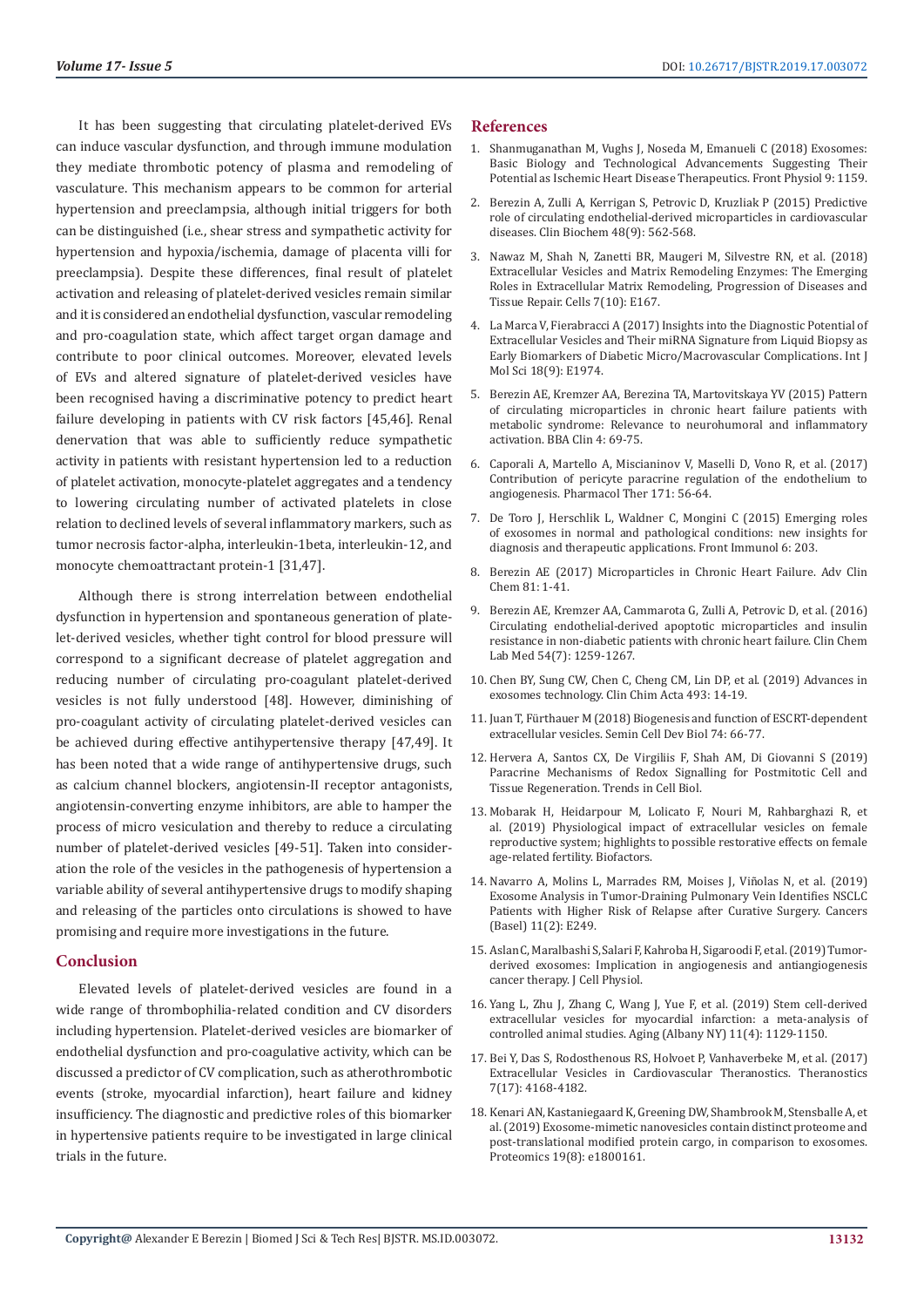- 19. [Vagner T, Chin A, Mariscal J, Bannykh S, Engman D, et al. \(2019\) Protein](https://onlinelibrary.wiley.com/doi/abs/10.1002/pmic.201800167)  [composition reflects extracellular vesicle heterogeneity. Proteomics](https://onlinelibrary.wiley.com/doi/abs/10.1002/pmic.201800167)  [19\(8\): e1800167.](https://onlinelibrary.wiley.com/doi/abs/10.1002/pmic.201800167)
- 20. [Aatonen M, Valkonen S, Böing A, Yuana Y, Nieuwland R, et al. \(2017\)](https://www.ncbi.nlm.nih.gov/pubmed/27943214)  [Isolation of Platelet-Derived Extracellular Vesicles. Methods Mol Biol](https://www.ncbi.nlm.nih.gov/pubmed/27943214)  [1545: 177-188.](https://www.ncbi.nlm.nih.gov/pubmed/27943214)
- 21. [Hedley BD, Llewellyn Smith N, Lang S, Hsia CC, MacNamara N, et al.](https://www.ncbi.nlm.nih.gov/pubmed/25851040)  [\(2015\) Combined accurate platelet enumeration and reticulated platelet](https://www.ncbi.nlm.nih.gov/pubmed/25851040)  [determination by flow cytometry. Cytometry B Clin Cytom 88\(5\): 330-](https://www.ncbi.nlm.nih.gov/pubmed/25851040) [337.](https://www.ncbi.nlm.nih.gov/pubmed/25851040)
- 22. [Bennett JS \(1990\) The molecular biology of platelet membrane proteins.](https://www.ncbi.nlm.nih.gov/pubmed/1693446)  [Semin Hematol 27: 186-204.](https://www.ncbi.nlm.nih.gov/pubmed/1693446)
- 23. [Clemetson KJ, Clemetson JM \(2008\) Platelet GPIb complex as a target for](https://www.ncbi.nlm.nih.gov/pubmed/18327394)  [anti-thrombotic drug development. Thromb Haemost 99\(3\): 473-479.](https://www.ncbi.nlm.nih.gov/pubmed/18327394)
- 24. [Chevillet JR, Kang Q, Ruf IK, Briggs HA, Vojtech LN, et al. \(2014\)](https://www.ncbi.nlm.nih.gov/pmc/articles/PMC4205618/)  [Quantitative and stoichiometric analysis of the microRNA content of](https://www.ncbi.nlm.nih.gov/pmc/articles/PMC4205618/)  [exosomes. Proc Natl Acad Sci U S A 111\(41\): 14888-14893.](https://www.ncbi.nlm.nih.gov/pmc/articles/PMC4205618/)
- 25. [van der Pol E, Boing AN, Harrison P, Sturk A, Nieuwland R \(2012\)](https://www.ncbi.nlm.nih.gov/pubmed/22722893)  [Classification, Functions, and Clinical Relevance of Extracellular Vesicles.](https://www.ncbi.nlm.nih.gov/pubmed/22722893)  [Pharmacological Reviews 64\(3\): 676-705.](https://www.ncbi.nlm.nih.gov/pubmed/22722893)
- 26. [Liu C, Zhao J, Tian F, Chang J, Zhang W, et al. \(2019\) λ-DNA and Aptamer](https://pubs.acs.org/doi/10.1021/jacs.9b00007)  [Mediated Sorting and Analysis of Extracellular Vesicles. J Am Chem Soc](https://pubs.acs.org/doi/10.1021/jacs.9b00007)  [141\(9\): 3817-3821.](https://pubs.acs.org/doi/10.1021/jacs.9b00007)
- 27. [Nolan JP, Jones JC \(2017\) Detection of platelet vesicles by flow cytometry.](https://www.ncbi.nlm.nih.gov/pubmed/28277059)  [Platelets 28\(3\): 256-262.](https://www.ncbi.nlm.nih.gov/pubmed/28277059)
- 28. [Lacroix R, Robert S, Poncelet P, Kasthuri R, Key N, et al. \(2010\)](https://www.ncbi.nlm.nih.gov/pubmed/20831623)  [Standardization of platelet-derived microparticle enumeration by flow](https://www.ncbi.nlm.nih.gov/pubmed/20831623)  [cytometry with calibrated beads: results of the International Society on](https://www.ncbi.nlm.nih.gov/pubmed/20831623)  [Thrombosis and Haemostasis SSC Collaborative workshop. Journal of](https://www.ncbi.nlm.nih.gov/pubmed/20831623)  [Thrombosis and Haemostasis 8\(11\): 2571-2574.](https://www.ncbi.nlm.nih.gov/pubmed/20831623)
- 29. [Tao SC, Guo SC, Zhang CQ \(2017\) Platelet-derived Extracellular Vesicles:](https://www.ncbi.nlm.nih.gov/pubmed/28808416)  [An Emerging Therapeutic Approach. Int J Biol Sci 13\(7\): 828-834.](https://www.ncbi.nlm.nih.gov/pubmed/28808416)
- 30. [Zaldivia MTK, Hering D, Marusic P, Sata Y, Lee R, et al. \(2019\) Successful](https://www.ncbi.nlm.nih.gov/pubmed/30715163)  [Renal Denervation Decreases the Platelet Activation Status in](https://www.ncbi.nlm.nih.gov/pubmed/30715163)  [Hypertensive Patients. Cardiovasc Res.](https://www.ncbi.nlm.nih.gov/pubmed/30715163)
- 31. [Zaldivia MT, Rivera J, Hering D, Marusic P, Sata Y, et al. \(2017\) Renal](https://www.ncbi.nlm.nih.gov/pubmed/27956575)  [Denervation Reduces Monocyte Activation and Monocyte-Platelet](https://www.ncbi.nlm.nih.gov/pubmed/27956575)  [Aggregate Formation: An Anti-Inflammatory Effect Relevant for](https://www.ncbi.nlm.nih.gov/pubmed/27956575)  [Cardiovascular Risk. Hypertension 69\(2\): 323-331.](https://www.ncbi.nlm.nih.gov/pubmed/27956575)
- 32. [Barnes JN, Harvey RE, Miller KB, Jayachandran M, Malterer KR, et](https://www.ncbi.nlm.nih.gov/pubmed/29158356)  [al. \(2018\) Cerebrovascular Reactivity and Vascular Activation in](https://www.ncbi.nlm.nih.gov/pubmed/29158356)  [Postmenopausal Women with Histories of Preeclampsia. Hypertension](https://www.ncbi.nlm.nih.gov/pubmed/29158356)  [71\(1\): 110-117.](https://www.ncbi.nlm.nih.gov/pubmed/29158356)
- 33. [Van Wijk MJ, Van Bavel E, Sturk A, Nieuwland R \(2003\) Microparticles in](https://www.ncbi.nlm.nih.gov/pubmed/12909311)  [cardiovascular diseases. Cardiovasc Res 59\(2\): 277-287.](https://www.ncbi.nlm.nih.gov/pubmed/12909311)
- 34. [Yano Y, Kambayashi J, Shiba E, Sakon M, Oiki E, et al. \(1994\) The](https://www.ncbi.nlm.nih.gov/pmc/articles/PMC1138055/)  [role of protein phosphorylation and cytoskeletal reorganization in](https://www.ncbi.nlm.nih.gov/pmc/articles/PMC1138055/)  [microparticle formation from the platelet plasma membrane. Biochem](https://www.ncbi.nlm.nih.gov/pmc/articles/PMC1138055/)  [J 299\(1\): 303-308.](https://www.ncbi.nlm.nih.gov/pmc/articles/PMC1138055/)
- 35. [Gemmel CH, Sefton MV, Yeo E \(1993\) Platelet-derived microparticle](https://www.ncbi.nlm.nih.gov/pubmed/8325838)  [formation involves glycoprotein IIb-IIIa. Inhibition by RGDS and a](https://www.ncbi.nlm.nih.gov/pubmed/8325838)

[Glanzmann's thrombasthenia defect. J Biol Chem 268\(20\): 14586-](https://www.ncbi.nlm.nih.gov/pubmed/8325838) [14589.](https://www.ncbi.nlm.nih.gov/pubmed/8325838)

- 36. [Cauwenberghs S, Feijge MA, Harper AG, Sage SO, Curvers J, et al. \(2006\)](https://www.ncbi.nlm.nih.gov/pubmed/16979629) [Shedding of procoagulant microparticles from unstimulated platelets](https://www.ncbi.nlm.nih.gov/pubmed/16979629) [by integrin-mediated destabilization of actin cytoskeleton. FEBS Lett](https://www.ncbi.nlm.nih.gov/pubmed/16979629) [580\(22\): 5313-5320.](https://www.ncbi.nlm.nih.gov/pubmed/16979629)
- 37. [Nomura S, Komiyama Y, Miyake T, Miyazaki Y, Kido, et al. \(1994\) Amyloid](https://www.ncbi.nlm.nih.gov/pubmed/7533336)[protein precursor-rich platelet microparticles in thrombotic disease.](https://www.ncbi.nlm.nih.gov/pubmed/7533336) [Thromb Haemost 72\(4\): 519-522.](https://www.ncbi.nlm.nih.gov/pubmed/7533336)
- 38. [Furie B, Furie BC \(2004\) Role of platelet P-selectin and microparticle](https://www.ncbi.nlm.nih.gov/pubmed/15059608) [PSGL-1 in thrombus formation. Trends Mol Med 10\(4\): 171-178.](https://www.ncbi.nlm.nih.gov/pubmed/15059608)
- 39. [Barry OP, Practico D, Lawson JA, FitzGerald GA \(1997\) Transcellular](https://www.ncbi.nlm.nih.gov/pmc/articles/PMC508042/) [activation of platelets and endothelial cells by bioactive lipids in platelet](https://www.ncbi.nlm.nih.gov/pmc/articles/PMC508042/) [microparticles. J Clin Invest 99\(9\): 2118-2127.](https://www.ncbi.nlm.nih.gov/pmc/articles/PMC508042/)
- 40. [Garcia B, Smalley DM, Cho H, Shabanowitz J, Ley K, et al. \(2005\) The](https://www.ncbi.nlm.nih.gov/pubmed/16212402) [platelet particle proteome. J Proteome Res 4\(5\): 1516-1521.](https://www.ncbi.nlm.nih.gov/pubmed/16212402)
- 41. [Sprague DL, Elzey BD, Crist SA, Waldschmidt TJ, Jensen RJ, et al. \(2008\)](https://www.ncbi.nlm.nih.gov/pubmed/18198347) [Platelet-mediated modulation of adaptive immunity: unique delivery of](https://www.ncbi.nlm.nih.gov/pubmed/18198347) [CD154 signal by platelet-derived membrane vesicles. Blood 111\(10\):](https://www.ncbi.nlm.nih.gov/pubmed/18198347) [5028-5036.](https://www.ncbi.nlm.nih.gov/pubmed/18198347)
- 42. [Gilani SI, Weissgerber TL, Garovic VD, Jayachandran M \(2016\)](https://www.ncbi.nlm.nih.gov/pubmed/27590522) [Preeclampsia and Extracellular Vesicles. Curr Hypertens Rep 18\(9\): 68.](https://www.ncbi.nlm.nih.gov/pubmed/27590522)
- 43. [Stepanian A, Bourguignat L, Hennou S, Coupaye M, Hajage D, et al.](https://www.ncbi.nlm.nih.gov/pubmed/23512861) [\(2013\) Microparticle increase in severe obesity: not related to metabolic](https://www.ncbi.nlm.nih.gov/pubmed/23512861) [syndrome and unchanged after massive weight loss. Obesity \(Silver](https://www.ncbi.nlm.nih.gov/pubmed/23512861) [Spring\) 21\(11\): 2236-2243.](https://www.ncbi.nlm.nih.gov/pubmed/23512861)
- 44. [Preston RA, Jy W, Jimenez JJ, Mauro LM, Horstman LL, et al. \(2003\) Effects](https://www.ncbi.nlm.nih.gov/pubmed/12574084) [of severe hypertension on endothelial and platelet microparticles.](https://www.ncbi.nlm.nih.gov/pubmed/12574084) [Hypertension 41\(2\): 211-217.](https://www.ncbi.nlm.nih.gov/pubmed/12574084)
- 45. [Berezin AE \(2016\) Prognostication in Different Heart Failure](https://www.ncbi.nlm.nih.gov/pmc/articles/PMC5548324/) [Phenotypes: The Role of Circulating Biomarkers. J Circ Biomark 5: 6.](https://www.ncbi.nlm.nih.gov/pmc/articles/PMC5548324/)
- 46. [Berezin AE, Kremzer AA, Martovitskaya YV, Samura TA, Berezina TA](https://www.ncbi.nlm.nih.gov/pubmed/26672475) [\(2014\) The predictive role of circulating microparticles in patients with](https://www.ncbi.nlm.nih.gov/pubmed/26672475) [chronic heart failure. BBA Clin 3: 18-24.](https://www.ncbi.nlm.nih.gov/pubmed/26672475)
- 47. [Sabatier F, Darmon P, Hugel B, Combes V, Sanmarco M, et al. \(2002\)](https://www.ncbi.nlm.nih.gov/pubmed/12196479) [Type 1 and type 2 diabetic patients display different patterns of cellular](https://www.ncbi.nlm.nih.gov/pubmed/12196479) [microparticles. Diabetes 51\(9\): 2840-2845.](https://www.ncbi.nlm.nih.gov/pubmed/12196479)
- 48. [Bacha NC, Levy M, Guerin CL, Le Bonniec B, Harroche A, et al. \(2019\)](https://www.ncbi.nlm.nih.gov/pubmed/30485728) [Treprostinil treatment decreases circulating platelet microvesicles and](https://www.ncbi.nlm.nih.gov/pubmed/30485728) [their procoagulant activity in pediatric pulmonary hypertension. Pediatr](https://www.ncbi.nlm.nih.gov/pubmed/30485728) [Pulmonol 54\(1\): 66-72.](https://www.ncbi.nlm.nih.gov/pubmed/30485728)
- 49. [Rosińska J, Łukasik M, Kozubski W \(2017\) The Impact of Vascular](https://www.ncbi.nlm.nih.gov/pubmed/29164426) [Disease Treatment on Platelet-Derived Microvesicles. Cardiovasc Drugs](https://www.ncbi.nlm.nih.gov/pubmed/29164426) [Ther 31\(5-6\): 627-644.](https://www.ncbi.nlm.nih.gov/pubmed/29164426)
- 50. [Berkels R, Egink G, Marsen TA, Bartels H, Roesen R, et al. \(2001\)](https://www.ncbi.nlm.nih.gov/pubmed/11230278)  [Nifedipine increases endothelial nitric oxide bioavailability by](https://www.ncbi.nlm.nih.gov/pubmed/11230278)  [antioxidative mechanisms. Hypertension 37\(2\): 240-245.](https://www.ncbi.nlm.nih.gov/pubmed/11230278)
- 51. [Santilli F, Marchisio M, Lanuti P, Boccatonda A, Miscia S, et al. \(2016\)](https://www.ncbi.nlm.nih.gov/pubmed/27173919) [Microparticles as new markers of cardiovascular risk in diabetes and](https://www.ncbi.nlm.nih.gov/pubmed/27173919) [beyond. Thromb Haemost 116\(2\): 220-234.](https://www.ncbi.nlm.nih.gov/pubmed/27173919)